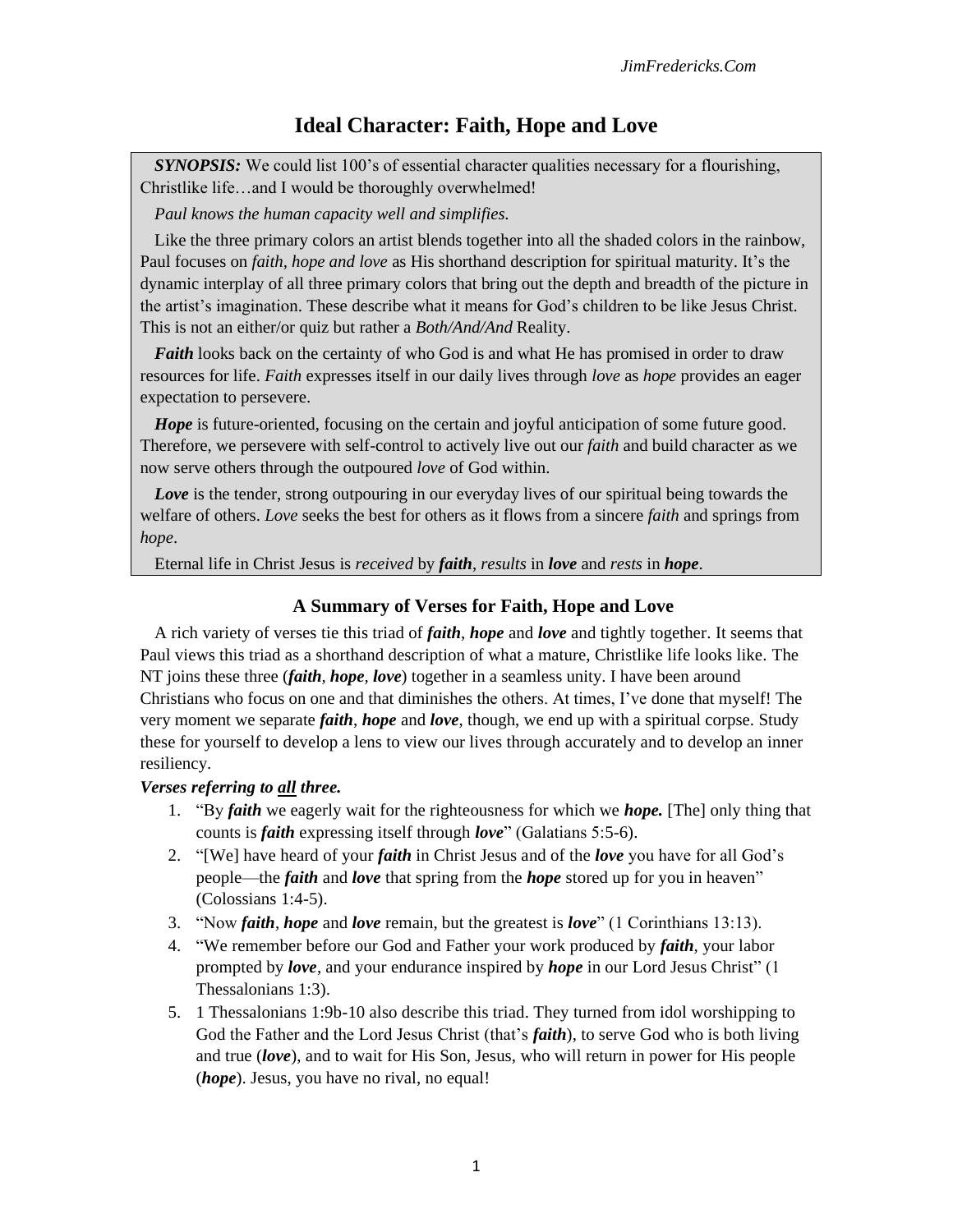- 6. Paul again prays these three virtues of *faith*, *hope* and *love* into these young lives in 1 Thessalonians 3:10-13. Paul prays for what is *"lacking in your faith"* (3:10) and that *"your love [might] increase and overflow for each other"* (3:12) as they focus on their living *hope* (3:13, *"blameless and holy…when our Lord Jesus comes"*).
- 7. "But since we belong to the day, let us be sober, putting on *faith* and *love* as a breastplate, and the *hope* of salvation as a helmet" (1 Thessalonians 5:8).
- 8. The first three chapters in 1 Thessalonians describe *faith*, *hope* and *love*. 1:1-10 brings to light essentials of our *faith* for healthy disciples. 2:1-13 sketches out our Family ministry, raising disciples based on *love*. 2:14-3:13 describes the resources and the lifereleasing benefits of tough trials, *hope*. *Faith! Love! Hope!*

#### **Verses referring to two of the three.**

- 1. John designed the entire book of 1 John around *love* and *faith* and *obedience*. We continue in *obedience* because of perseverance that comes from *hope*, so they are closely aligned.
- 2. "The goal is *love* flowing from a sincere *faith*, which produces a good conscience, which leads to a pure heart" (1 Timothy 1:5). "... That is why we labor and strive, because we have put our *hope* in the living God" (1 Timothy 4:10a).
- 3. "For this very reason, make every effort to add to your *faith* goodness; and to goodness, knowledge; and to knowledge, self-control; and to *self-control, perseverance* [both results of a living *hope*]; and to perseverance, godliness; and to godliness, mutual affection; and to mutual affection, *love*" (2 Peter 1:5-7).
- 4. Now *faith* is confidence in what we *hope* for and assurance about what we do not see (Hebrews 11:1).
- 5. [Not only have we "been justified by *faith*" (Romans 5:1)]," but we also glory in our sufferings, because we know that suffering produces perseverance; perseverance, character; and character, *hope*. And *hope* does not put us to shame, because God's *love* has been poured out into our hearts through the Holy Spirit, who has been given to us (Romans 5:3-5).
- 6. "*Faith* without its outworking is dead, and the outworking of *faith* [that is, *love*) completes it" (James 2:18-22).

#### **A Deeper Dive**

*Faith* looks back on the certainty of who God is and what He has promised to draw resources from our connected life with God. This fuels our abundant life of love today and provides sustaining hope for tomorrow. Faith is based on the unswerving conviction that God's unseen presence is here and that His promises will be fulfilled (Hebrews 11:1-3+6).

Many of us have been scripted by the opinions and perceptions of others, more than by the truth of who God is and of how God sees us. So, we need *faith* to renew our minds to shift to our object of faith, God Himself. *From our limited perspective, faith is spelled "R-I-S-K."<sup>i</sup>* Key words like purity, integrity, courage, confidence, decisiveness, active, laying it all on the line, risk-taking, faithful, forthright, and hardworking flow out of scriptural faith.

*Hope* provides a certain, joyful anticipation of some future good. It's difficult to find NT passages on trials without joy in the context. *Hope* releases joy when there is no visible basis for joy. *Hope* involves patience and tenacity as we expectantly look forward to experiencing God's abundant provision in this life, and ultimately the sure return of Jesus Christ. *Hope* is just as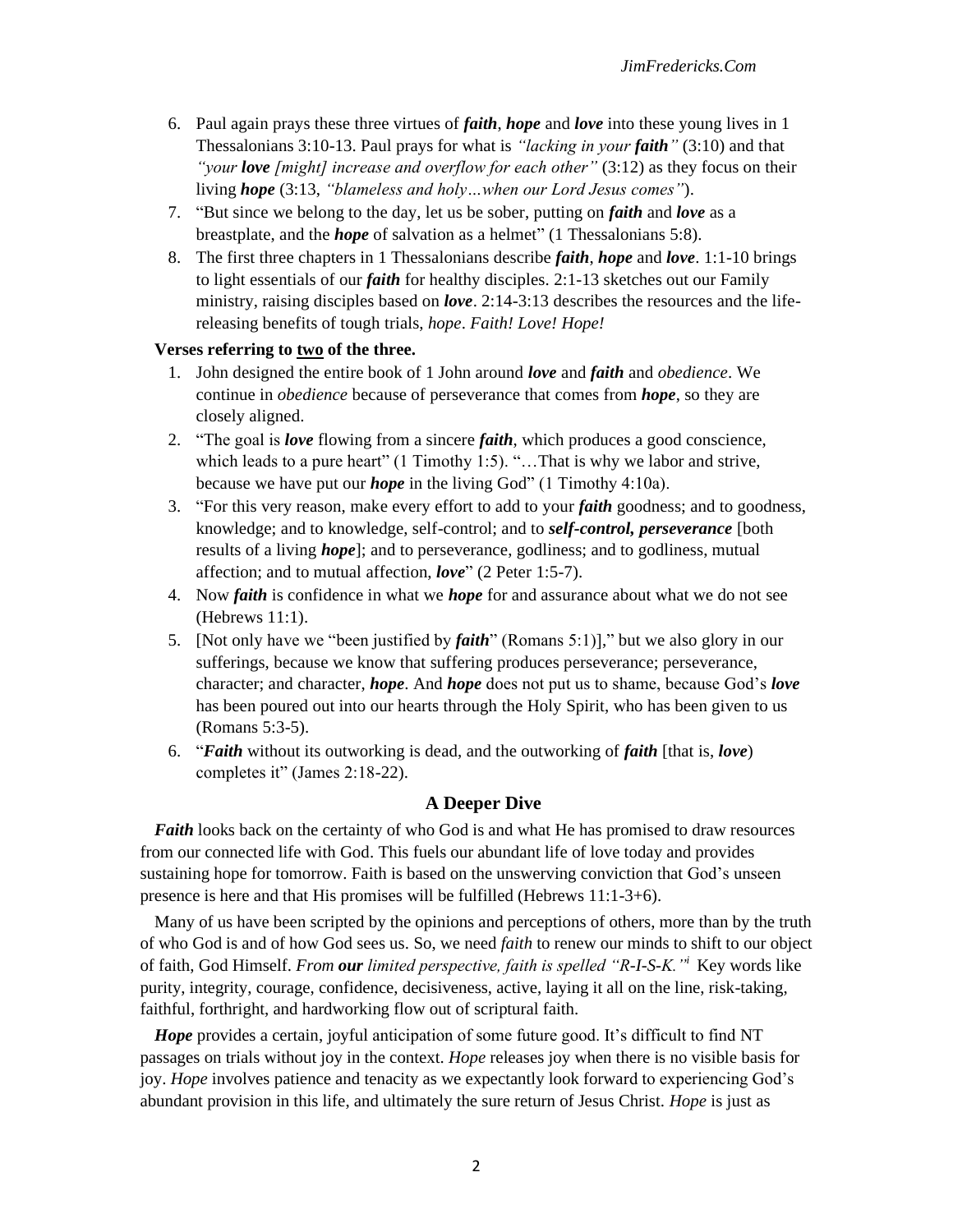certain in God's heart as *faith*, only it's oriented toward the yet unseen future. *Hope* trains us as eternal beings to choose God's promised, long-term benefits instead of short-term gratification, like toddlers will. Therefore, we willingly persevere through resistance and pain, criticism and misunderstanding, attack and abandonment, to fulfill God's will.

Our motivation for heroic endurance comes through *hope*. We won't quit because hope provides the *"Rocky Principle."* In the Rocky films, Rocky gets up off the canvas every time he is knocked down. This vision of *hope* expands our lives, releasing tenacity, which then supplies a framework for internalizing perseverance and self-discipline. Such a living *hope* was a primary focus of the 1st century saints. Key character traits associated with hope are: staying power, tenacity, joy, endurance, perseverance, resiliency, doggedness, deferred gratification, peace, patience, discipline, self-control.

**Love** is the tender, strong outpouring of our whole spiritual being toward another. Love wills the other's good, authentically ascribing worth to them. Seeing others as image-bearers is the basis for evangelism in the world and disciple-making in community. *Love* is the bursting forth of *faith* through the curtain of time into the practical Realities of life today as we rest in *hope*. Some love responses are: grateful, caring, cooperative, supportive, kind, good, gentle, serving, compassionate, empathic, understanding, merciful, connecting, and communicating.

"As an adopted child of God you have become to me like Jesus, my elder brother. As I look at you, I cannot but see you held by him in his love….I cannot think of anyone without seeing them within the circle of the Trinity."ii

*How would our lives look if we consistently walked in this triad of virtues?* 

*Could we possibly see a portion of our life story painted below?*

If so, we then know God's next project to partner together with us on. Ask the Spirit for discernment to be aware.

- *Faith* and *love* without *hope* = We tend to start fast but lack staying power. We easily shift to fear or discouragement and don't finish well. The eager expectation of God breaking in is missing to develop delf-control and perseverance.
- *Faith* and *hope* without *love* = We may be able to eloquently explain controversial theology or possess great theology of the past (Old Testament, *faith*) and the future (end times, *hope*). Even with this solid knowledge of *faith* and *hope*, we do this without *love*  and with a harsh, attacking edge with little present expression of sensitivity, care and kindness. Both *faith* and *hope* must be activated through *love*. We become bloated, religious eggheads like the Pharisees. In his Epistle, James calls this a dead faith if truncated from the expression of works of love.
- *Love* and *hope* without *faith* = We chase after the newest fads, rushing from one spiritual outbreak to another or from conference to conference looking for the next *"new thing."* We have little basis for discernment without a strong, robust faith-based on God's Love-Letter. We often chase after emotional hype and call it "spirituality" settling for what is emotionally satisfying.

*Faith*, *hope* and *love* are centered on an entire abandonment to God that confesses that He is our all in all. We recognize our limitations but are not fixated on them. Be honest about where we are on our journey. But don't let our limitations stop us. Our strength is in the Lord. His power is certainly made perfect in our weaknesses (2 Corinthians 12:9-10). Yes, such a life is powerful, otherworldly, impacting, because it's Christ-like.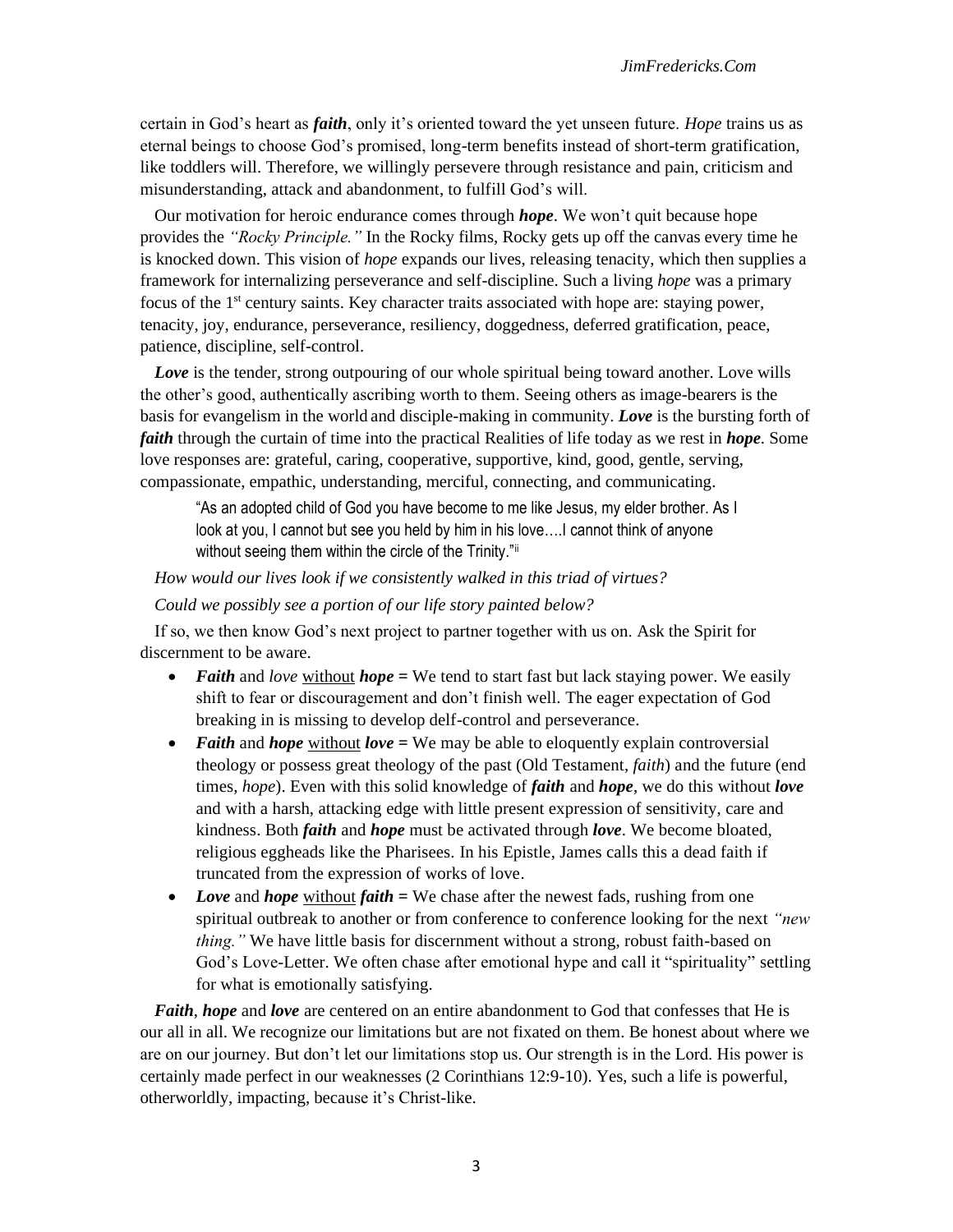- *Faith* pushes out regret, guilt and shame.
- *Love* pushes out apathy and self-referenced living.
- *Hope* pushes out fear, anger, idleness and settling for less.
	- "If I have a high view of humanity, and a lens which sees people as a necessary part of my existence and experience of the divine, it will change the way I do relationship, I treat others, and the way I use my resources and time."iii

# **Humility Re-couples Truth to Life**

*Unfortunately, somewhere these truths have too often been uncoupled from life.* 

We collapse this triad into one or two, as if it's a multiple-choice quiz. We distort the message: *"It's all about love."* Instead, embrace full-orbed life, the intersection of all three. We are called into an active life of *love* in this moment, one that draws from *faith* and is sustained by *hope* (see Galatians 5:5-6). The catalytic intersection of this triad of synergistic responses, empowered by the Spirit of God, transforms us from center to circumference.

Yes, such a life is powerful, otherworldly, impacting, because it's Christ-like. Jesus characterized His heart as *gentle* and *humble* (Matthew 11:29).

*Faith*, *hope* and *love* flowing out of humility describe healthy, Christ-like character. Our early church fathers called *humility* the *"Queen of all virtues"* because it perfects all other responses. I like the definition of humility as *"seeing ourselves accurately."* It's not that we are *nothing*. It's just that our Family-of-Three and serving others are far and away the *largest* part of the equation. We now see ourselves as God sees us, in light of who He is. Therefore, we stop our unhealthy preoccupation with ourselves. Without Jesus we can do nothing, but with Jesus we can do everything that He has called us to.<sup>iv</sup>

*But what if one of the three is missing or out of harmony?* 

- *Faith* without *humility* degenerates into a fleshly, harsh aggressiveness.
- *Love* without *humility* degenerates into a weak, counterfeit do-gooder.
- *Hope* without *humility* degenerates into a crippling passivity.

What holds me back from experiencing and expressing *faith*, *hope* and *love* like this? No one and nothing can prevent me from experiencing *faith*, *hope* and *love*, if I make a choice to work hard to partner with the Trinity. *Faith*, *hope* and *love* are an indivisible cluster, as integrally related as the three primary colors. All three are essential to the multi-colored diversity of life.

No matter how gnarly it may get here in *"this evil age,"* the living *hope* of Jesus' return in majesty and power has always supplied Jesus-

people with "staying power." Live in *hope* coupled with *faith* and *love*. The moment we lose our expectant confidence in the future, we are doomed to being dominated by trials, attacked by anxiety and/or overwhelmed by hopelessness, fear and lies like: *"I don't measure up." "I'm not enough." "I'm just broken." "God doesn't care." "God is disappointed in me."*

Let's glance back at 1 Thessalonians 1:3 again, Paul's prayer.

We remember before our God and Father your work produced by *faith*, your labor prompted by *love*, and your endurance inspired by *hope* in our Lord Jesus Christ" (1 Thessalonians 1:3).